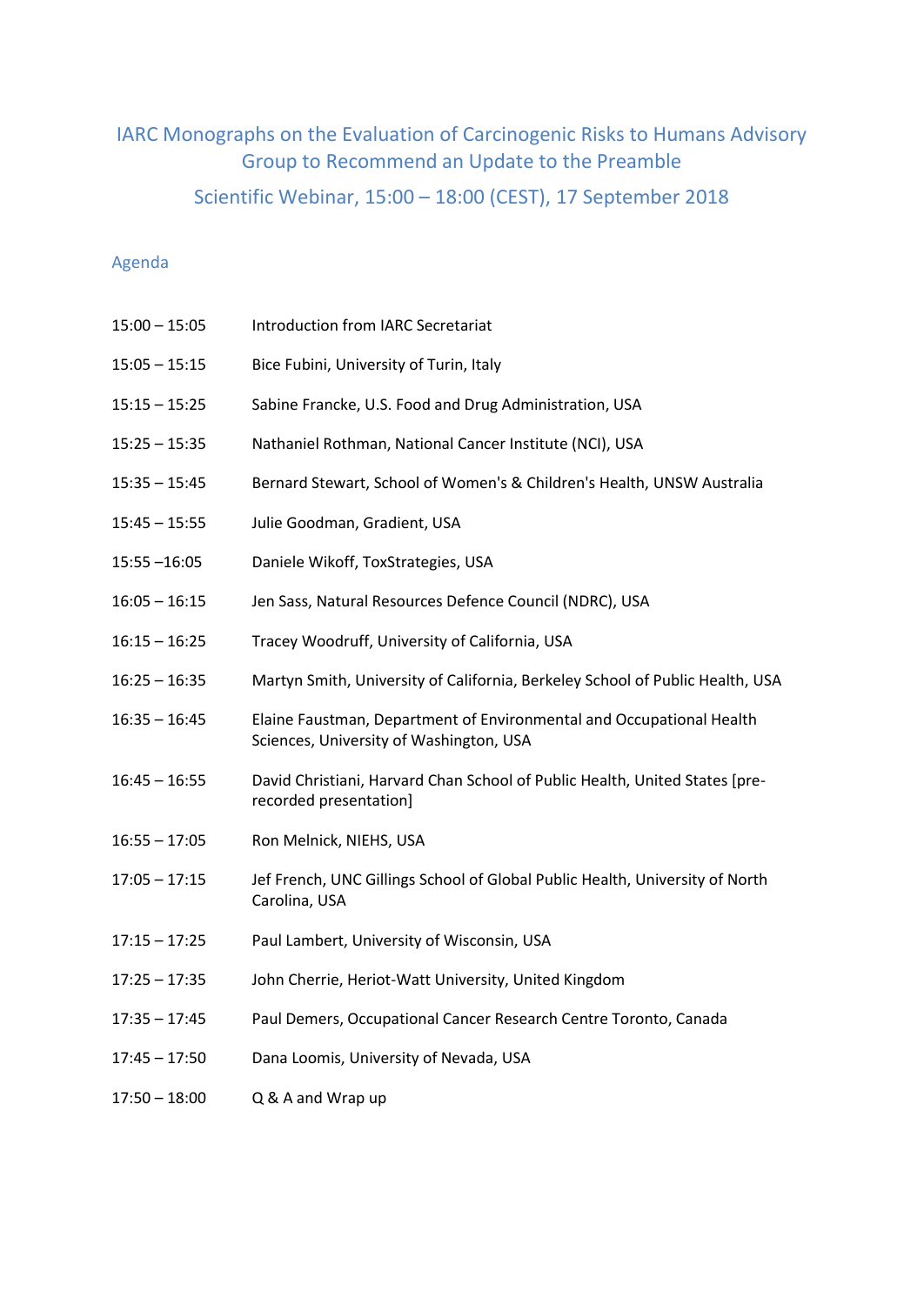# List of speakers and participants

IARC requests that you do not contact or lobby participants, send them written materials, or offer favours that could appear to be linked to their participation. (You may send pertinent written materials to IARC.) IARC will ask participants to report all such contacts and will publicly reveal any attempt to influence the meeting. Thank you for your cooperation.

Working Group Members and Invited Specialists serve in their individual capacities as scientists and not as representatives of their government or any organization with which they are affiliated. Affiliations are provided for identification purposes only.

#### **Speakers**

John Cherrie, Heriot-Watt University, United Kingdom<sup>1</sup> David Christiani, Harvard Chan School of Public Health, United States<sup>2</sup> [pre-recorded presentation] Paul Demers, Occupational Cancer Research Centre Toronto, Canada Elaine Faustman, Department of Environmental and Occupational Health Sciences, University of Washington, United States Sabine Francke, U.S. Food and Drug Administration, United States Jef French, UNC Gillings School of Global Public Health, University of North Carolina, United States Bice Fubini, University of Turin, Italy Julie Goodman, Gradient Paul Lambert, University of Wisconsin, Unites States Dana Loomis, University of Nevada, United States Ron Melnick, NIEHS, United States Nathaniel Rothman, National Cancer Institute (NCI), United States Jen Sass, Natural Resources Defence Council (NDRC), United States Martyn Smith, University of California, Berkeley School of Public Health, United States Bernard Stewart, School of Women's & Children's Health, UNSW Australia Daniele Wikoff, ToxStrategies<sup>3</sup> Tracey Woodruff, University of California, United States<sup>4</sup>

## **Webinar Participants**

1

Frederick Beland, U.S. Food and Drug Administration, USA Patience Browne, France Weihsueh A. Chiu, Texas A&M University, USA Vincent Cogliano, U.S. Environmental Protection Agency, USA Neeraja Erraguntla, American Chemistry Council, USA<sup>5</sup> Lin Fritschi, Curtin University, Australia

<sup>&</sup>lt;sup>1</sup> John Cherrie, is a co-investigator of the IMPRESS project funded by the European Crop Protection Association, and a co-investigator of a study on hardmetal workers funded by the International Tungsten Industry Association.

<sup>&</sup>lt;sup>2</sup> David Christiani, has provided expert testimony for various law firms for victims of tobacco use and for victims of asbestos exposure.

<sup>&</sup>lt;sup>3</sup> Daniele Wikoff, is employed by ToxStrategies, a consulting firm that has provided research services to the American Beverage Association. ToxStrategies received financial support from the American Beverage Association for preparing written and oral comments, as well as travel support for Dr. Wikoff to participate as an observer.

<sup>&</sup>lt;sup>4</sup> Tracey Woodruff, has received research support from various foundations for projects on systematic review methodology and decision making in public health.

<sup>5</sup> Neeraja Erraguntla, is Director, Chemical Products & Technology Division, American Chemistry Council. Her employer will support her travel to attend the Preamble AG meeting.